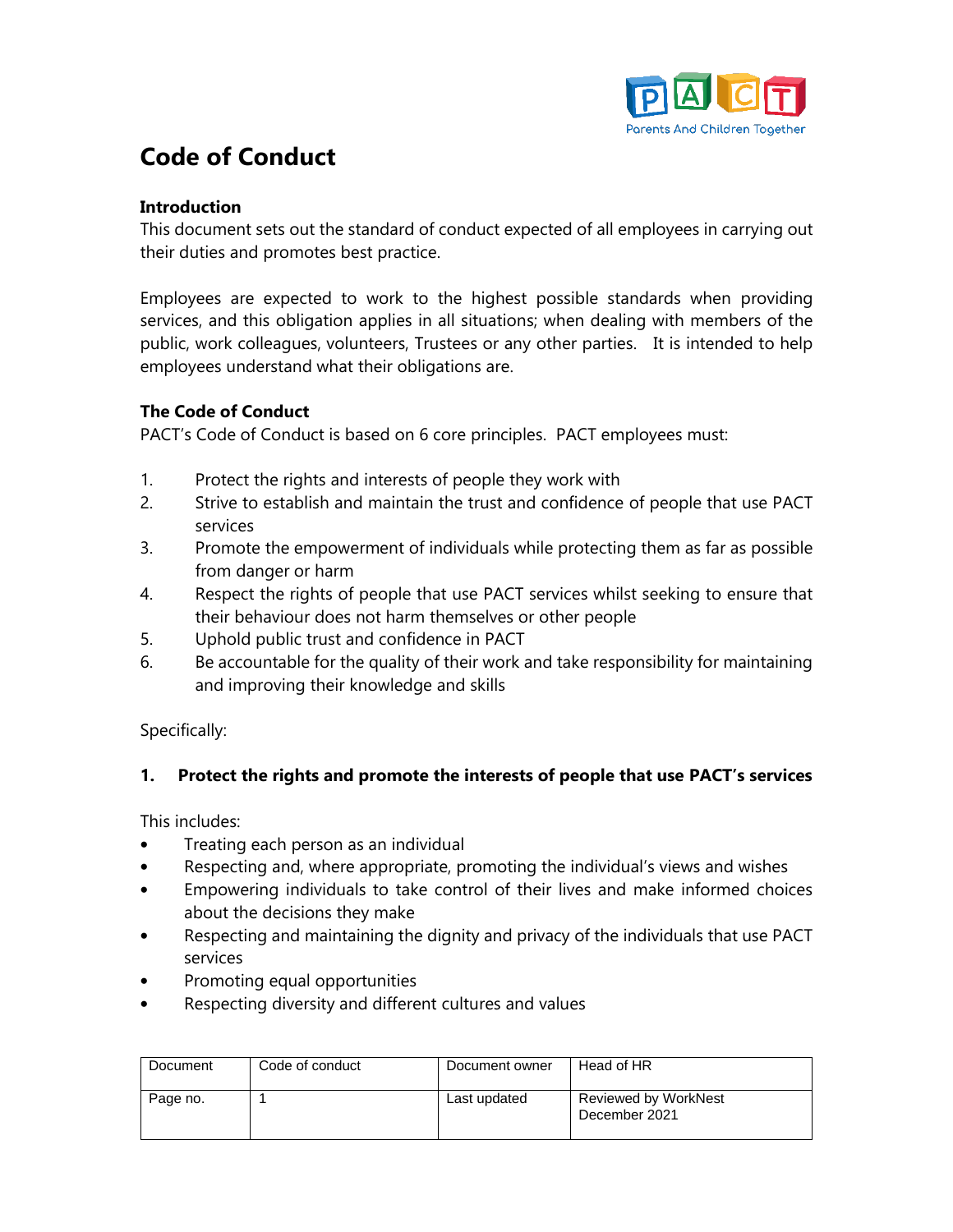## **2. Strive to establish and maintain the trust and confidence of the people you work with**

This includes:

- Being honest and trustworthy
- Communicating in an appropriate, open, accurate and straightforward way
- Respecting confidential information and clearly explaining PACT's policies about confidentiality and working to these policies
- Being reliable and dependable
- Honouring work commitments, agreements and arrangements and, when it is not possible to do so, explaining why
- Declaring issues that might create conflicts of interest and making sure that they do not influence your judgement or practice
- Adhering to policies and procedures about accepting gifts, money, hospitality or sponsorship from people that use PACT services

### **3. Promote independence while protecting individuals as far as possible from danger or harm**

This includes:

- Complying with the PACT's safeguarding policy and immediately notifying your line manager and the designated Safeguarding Officer of any causes for concern
- Promoting independence and assisting people to understand and exercise their rights
- Using established processes and procedures to challenge and report dangerous, abusive, discriminatory or exploitative behaviour and practice
- Following practice and procedures designed to keep you and other people safe from violent and abusive behaviour at work
- Bringing to the attention of your employer or the appropriate authority, resource or operational difficulties that might get in the way of the delivery of safe services
- Use the Whistleblowing Procedure to inform PACT's senior management of situations where the practice of colleagues may be unsafe or unlawful
- Complying with PACT's health and safety policies, including those relating to substance abuse
- Undertaking risk assessments as necessary
- Take complaints seriously and responding to them or passing them to the appropriate person

| Document | Code of conduct | Document owner | Head of HR                                   |
|----------|-----------------|----------------|----------------------------------------------|
| Page no. |                 | Last updated   | <b>Reviewed by WorkNest</b><br>December 2021 |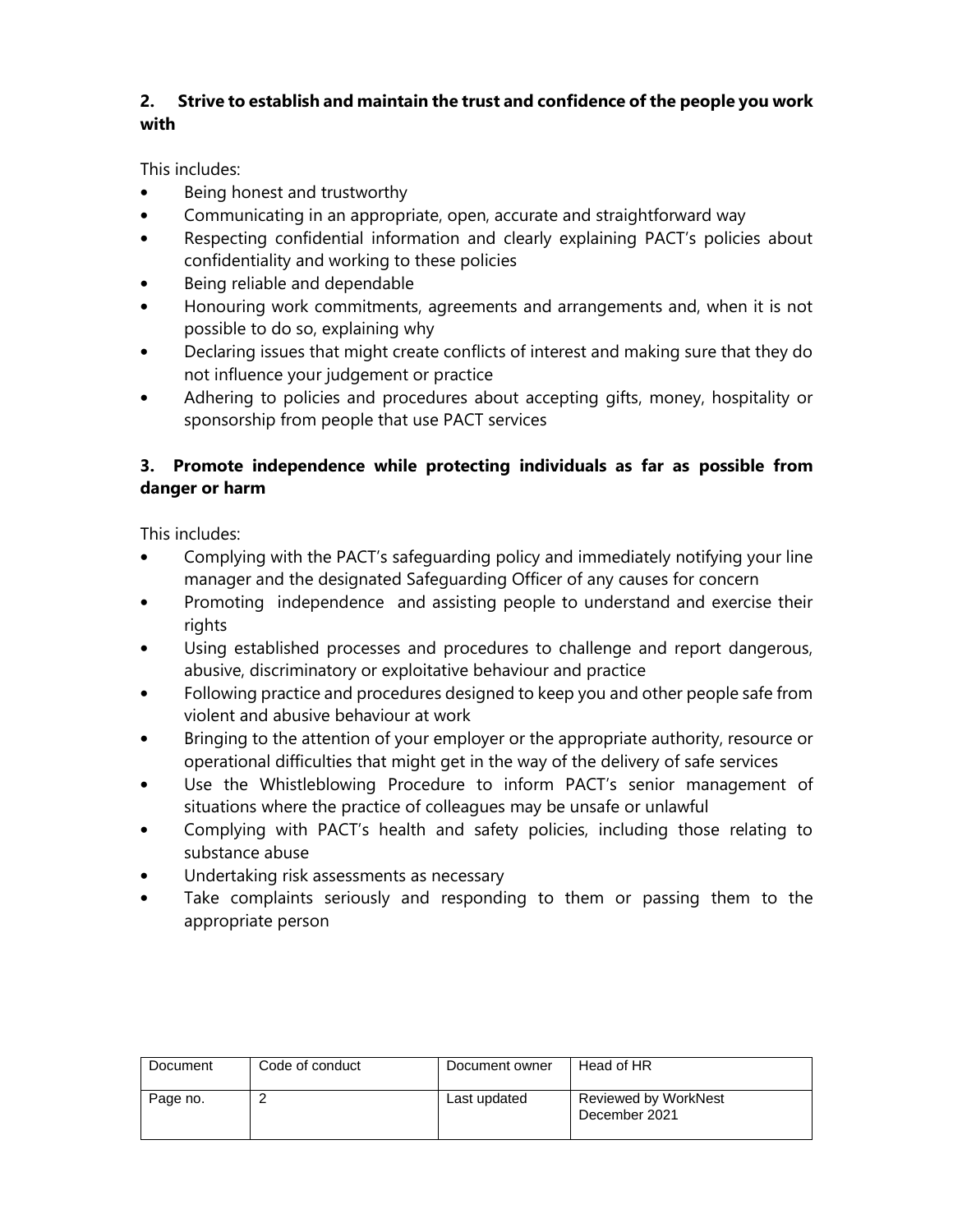#### **4. Respect the rights of people while seeking to ensure that their behaviour does not harm themselves or other people.**

This includes:

- Recognising that individuals have the right to take risks and helping them to identify and manage potential and actual risks to themselves and others
- Following risk assessment policies and procedures to assess whether the behaviours represent a risk of harm to themselves or others
- Taking necessary steps to minimise the risks from doing actual or potential harm to themselves or other people
- Ensuring that relevant colleagues and agencies are informed about the outcomes and implications of risk assessments

## **5. Uphold public trust and confidence in PACT.**

This includes:

- Not abusing, neglecting or harming anyone
- Not exploiting anyone, in any way
- Not abusing the trust of people, or the access you have to personal information about them, or to their property, home or workplace
- Not forming inappropriate personal relationships with individuals that use PACT services
- Establishing and maintaining clear and appropriate professional boundaries in your relationships with people who use PACT's services and colleagues at all times
- Not discriminating unlawfully or unjustifiably
- Not condoning any unlawful or unjustifiable discrimination by individuals using PACT services or colleagues
- Not putting yourself or other people at unnecessary risk.
- Not behaving in a way, in work or outside work, which would call into question your suitability to work for PACT

## **6. Be accountable for the quality of your work and take responsibility for maintaining and improving your knowledge and skills.**

This includes:

- Meeting all relevant standards and working in a lawful, safe and effective way
- Being able to justify and be accountable for your actions or your omissions
- Maintaining clear and accurate records
- Informing your line manager about any personal difficulties that might affect your ability to do your job competently and safely

| Document | Code of conduct | Document owner | Head of HR                                   |
|----------|-----------------|----------------|----------------------------------------------|
| Page no. |                 | Last updated   | <b>Reviewed by WorkNest</b><br>December 2021 |